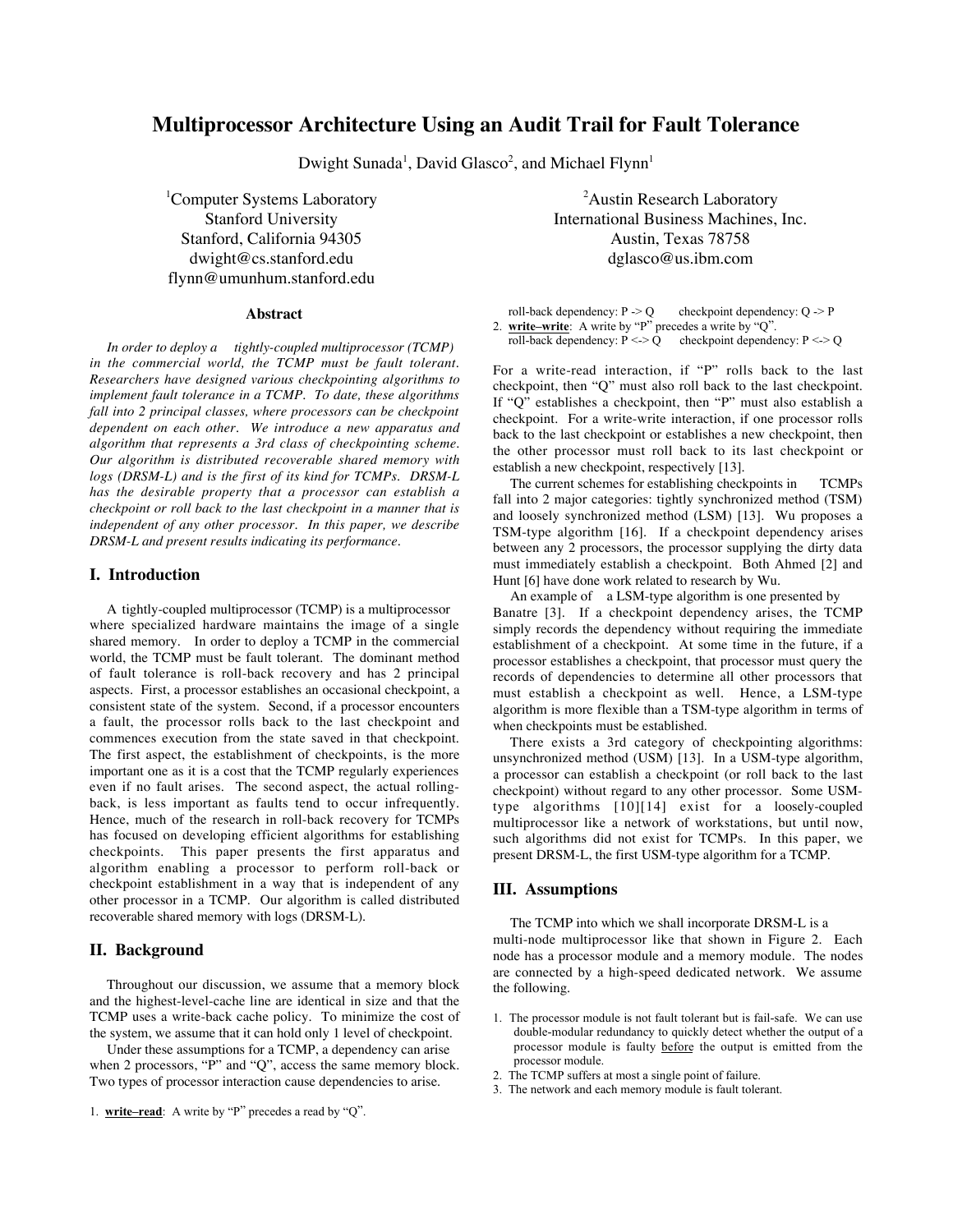4. The virtual machine monitor (VMM) is fault-tolerance aware. Specifically, if communication occurs between a processor and the environment outside of the TCMP, then the VMM will invoke the processor to establish a checkpoint.

The first 3 assumptions are commonly found in research papers proposing checkpointing algorithms for a TCMP. Under the 4th assumption, the TCMP views the OS as simply another user application running on top of the VMM [4]. It enables us to run any non-fault-tolerant OS while the entire TCMP remains faulttolerant.

# **IV. DRSM-L**

## **A. Apparatus**



DRSM-L is an apparatus and algorithm that enables the

TCMP to recover from a failure of the processor module. Figure 1 illustrates the apparatus of DRSM-L. Each line of the 2nd-level cache has the traditional fields: tag, status (SHARED, EXCLUSIVE, and INVALID) of line, and line of data. Each line has 3 additional fields: counter, instruction/data flag (IDF), and 2-bit status flag (SF). The SF assumes any 1 of 4 values: "N" (no event), "R" (remote read), "E" (ejection), "V" (counter overflow). The cache also has 2 index registers that mirror 2 index registers in the local memory module.

 The local memory module has the traditional directory controller and bank of memory. The module also has a line buffer and a counter buffer. Each buffer has an index register ("index\_LB" or "index\_CB") pointing at the next free entry. There is also a checkpoint-state buffer (CSB).

In the following discussion, we assume that the  $TCMP(1)$ prohibits self-modifying code and (2) requires instructions and regular data to reside in separate memory blocks (i. e. cache lines). If a cache line contains instructions, then the IDF is 0; if the line contains data, then the IDF is 1. DRSM-L uses only regular data to build an audit trail.

## **B. Algorithm**

 The general operation of DRSM-L is the following. The directory controller stores each incoming memory block (of regular data) destined for the 2nd-level cache into the next entry (at which the "index\_LB" points) in the line buffer and, concurrently, forwards the memory block to the cache. Each data-access hitting on a 2nd-level-cache line causes its counter to increment; the counter records the number of accesses between consecutive events. When a cache-coherence event like (1) a write-back due to a dirty read by a remote processor or (2) an ejection (i. e. eviction/invalidation) occurs on a 2nd-level-cache line, the cache sends a reply to the local directory controller and, concurrently, forwards the counter to it in the reply. The directory controller installs the counter into the counter buffer. Saving (1) the incoming memory block into the line buffer and (2) the counter into the counter buffer incurs no additional delay since these events occur in parallel with the usual activities of (1) forwarding the memory block from the directory controller to the 2nd-level cache and (2) maintaining cache coherence, respectively. The contents of the line buffer and the counter buffer constitute an audit trail of incoming memory blocks and cache-coherence events that occurred since the last checkpoint.

 A recovery logic circuit (RLC) in each memory module periodically sends "Are you alive?" messages to the processor. If it does not respond within a timeout period, then the RLC concludes that a fault has occurred. The RLC resets the local processor if the fault is transient or the processor in the spare processor module if the fault is permanent. Then, the processor performs recovery by resuming execution from the state saved in the last checkpoint. On each 2nd-level-cache miss, the VMM installs the next matching memory block from the line buffer into the appropriate cache line and also installs the next matching counter and SF from the counter buffer into that same cache line. Each data-access hitting on a 2nd-level-cache line causes its counter to decrement; once it underflows, the VMM simulates the cache-coherence event indicated by the SF.

 Finally, a processor establishes a checkpoint when (1) the line buffer overflows, (3) the counter buffer overflows, (3) a timer expires, or (4) communication occurs between a processor and the environment outside of the TCMP. Establishing a checkpoint empties the 2 buffers.

 Below, we use C-like code to precisely describe how the DRSM-L (1) fills the line buffer and counter buffer in the normal mode of execution, (2) rolls the processor back to the last checkpoint after encountering a fault, (3) uses the audit trail to satisfy data-access misses and to simulate cache-coherence events, and (4) establishes a checkpoint. In our code, we refer to the 2nd-level cache as simply "cache". Due to limitations on space, we present only the key aspects of the full algorithmic description in [13].

## **explanatory notes**

States of cache line are INVALID, SHARED, and EXCLUSIVE. Number of entries in line buffer is 8192. Number of entries in counter buffer is 8192. Extended tag is tag appended with index of specific cache line into which memory block is installed. Width of counter is 32 bits.

#### **execution mode: normal**

switch (*event*) { /\* events in cache \*/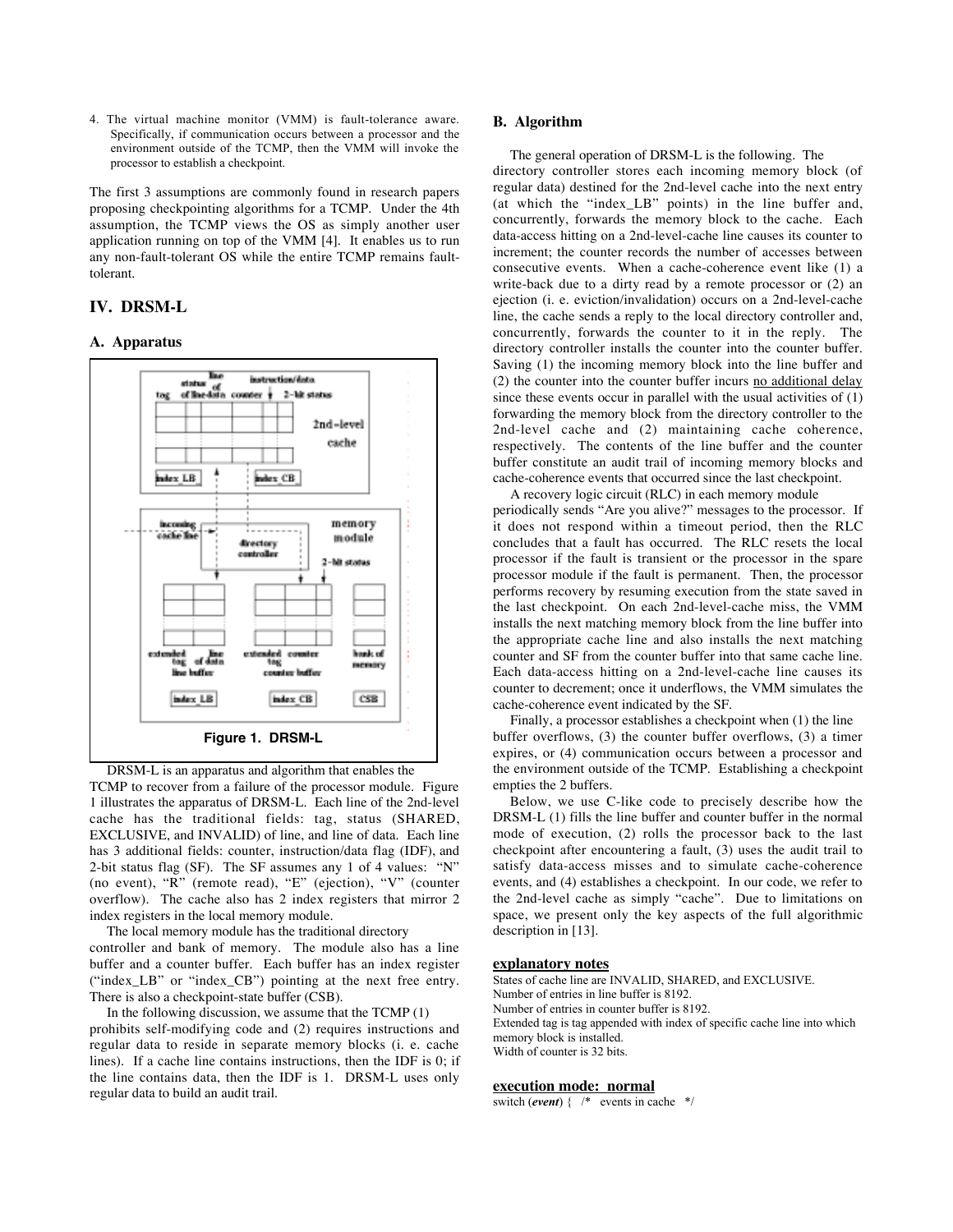```
 data_write_has_upgrade_miss_in_cache_data_line: { ; }
  data_access_misses_in_cache_data_line: {
   if (index LB = 0x2000) establish checkpoint(); }
  data_access_hits_in_cache_data_line: {
   if (cache line.counter = 0x0FFFFFFFFFFF) {
     if (index CB = 0x2000) {
      establish_checkpoint(); }
      else {
       index CB ++;
      log_counter_into_counter_buffer(cache_line, "V"); } }
    else {
     cache_line.counter++; } }
  evict_cache_line:
  invalidate_cache_line: {
   if (index CB = 0x2000) {
     establish_checkpoint(); }
    else {
      index_CB_++;
     log_counter_into_counter_buffer(cache_line, "E"); } }
  remotely_read_local_dirty_cache_line: {
   if (index CB = 0x2000) {
     establish_checkpoint(); }
    else {
     index CB ++:
     log_counter_into_counter_buffer(cache_line, "R"); } }
  timer_expires:
  communication_between_cpu_and_environment_
                           outside_TCMP_occurs: {
   establish_checkpoint();
  default: {
    do nothing special; } }
switch (event) { /* events in directory controller */
  memory_block_arrives: {
    if (original access is data access) {
     log_memory_block_into_line_buffer();
      install_memory_block_into_cache_data_line(); }
    else {
     install memory block into cache instruction line(); \} }
 default: { do nothing special; } }
log_memory_block_into_line_buffer() {
 line_buffer[index_LB].extended_tag <=
                       extended tag(memory block);
  line_buffer[index_LB].line_of_data <= data(memory_block);
 index<sub>LB++;</sub> \}log_counter_into_counter_buffer(cache_line, event) {
  counter_buffer[index_CB].extended_tag <=
                           extended_tag(cache_line);
 counter_buffer[index_CB].counter <= cache_line.counter;
  counter_buffer[index_CB].SF <= event;
 index CB++; }
install_memory_block_into_cache_instruction_line() {
 cache line.IDF \leq 0; cache line.counter \leq 0;
```
set tag, status of line, and line of data of cache line;} **install\_memory\_block\_into\_cache\_data\_line**() { index\_LB\_++; cache\_line.IDF <= 1; cache\_line.counter <= 0; set tag, status of line, and line of data of cache line;}

## **fault detection and roll-back**

if (RLC detects fault in processor module) { if (fault  $==$  permanent) { replace processor module with spare module; reset spare processor module, invalidating all entries in both 1st-level cache and 2nd-level cache; } else {

 reset processor module, invalidating all entries in both 1st-level cache and 2nd-level cache; } trap to virtual machine monitor;

 query all memory modules to find lost cache-coherence messages; negatively acknowledge all cache-coherence messages until recovery is complete; if (CSB.CF == PERMANENT\_CHECKPOINT\_IS\_ACTIVE) { complete\_permanent\_checkpoint(); i <= CSB.toggle\_flag; if (CSB.checkpoint\_area[i].status != PERMANENT\_CHECKPOINT\_AREA) {  $i = 1 - CSB$ .toggle flag; } load internal state of processor from CSB.checkpoint\_area[i].processor\_state; for (each cache line in cache) { load cache\_line from CSB.checkpoint\_area[i].cache; cache\_line.counter  $\leq 0;$ } return from trap to virtual machine monitor; exit and resume normal execution; }  $if (CSB.CF = TENTATIVE$  CHECKPOINT IS ACTIVE) { i <= 1 - CSB.toggle\_flag; CSB.checkpoint\_area[i].status <= NULL; CSB.CF <= CHECKPOINT\_IS\_NOT\_ACTIVE; discard tentative checkpoint; } read all valid entries from line buffer; group all entries according to cache index but, for each cache index, maintain the temporal order in which the entries were originally inserted into the line buffer; place grouped entries into sorted\_line\_buffer; read all valid entries from counter buffer; group all entries according to cache index but, for each cache index, maintain the temporal order in which the entries were originally inserted into the counter buffer; place grouped entries into sorted counter buffer; i <= CSB.toggle\_flag; if (CSB.checkpoint area[i].status != PERMANENT\_CHECKPOINT\_AREA) {  $i = 1 - CSB.toggle_flag;$  load internal state of processor from CSB.checkpoint\_area[i].processor\_state; for (each cache\_line in cache) { load cache\_line from CSB.checkpoint\_area[i].cache; cache line.counter  $\leq 0$ ; cache line.SF  $\leq$  "V"; } return from trap to virtual machine monitor; enter recovery mode of execution; }

## **execution mode: recovery**

switch (*event*) { /\* events in cache \*/ *data\_write\_has\_upgrade\_miss\_in\_cache\_data\_line*: { cache\_line.status\_of\_line <= EXCLUSIVE; } *data\_access\_misses\_in\_cache\_data\_line*: { trap to virtual machine monitor; cache  $line \le$  available cache line(); get\_entry\_from\_sorted\_line\_buffer(cache\_line) get entry from sorted counter buffer(cache line); return from trap to virtual machine monitor; exit\_recovery\_upon\_completion(); } *data\_access\_hits\_in\_cache\_data\_line*: { switch (cache\_line.SF) { "N": { cache\_line.counter  $\leq 0$ ; } "E": { if (cache\_line.counter  $!= 0$ ) { cache  $\overline{l}$ ine.counter--; } else { trap to virtual machine monitor; cache\_line.status\_of\_line <= INVALID; get entry from sorted line buffer(cache line); get\_entry\_from\_sorted\_counter\_buffer(cache\_line); return from trap to virtual machine monitor; } } "R": { if (cache\_line.counter  $!= 0$ ) { cache line.counter--; } else {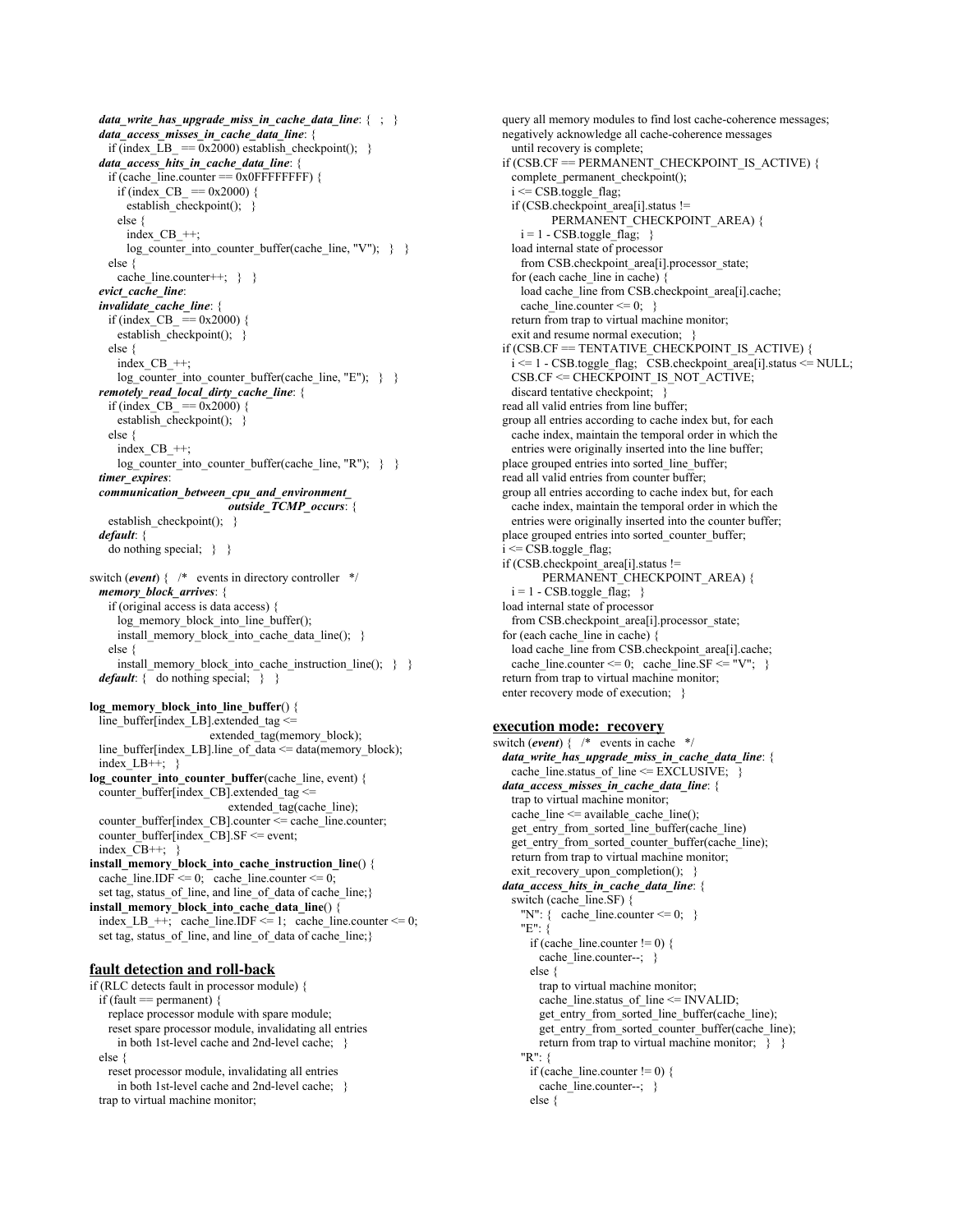trap to virtual machine monitor; cache line.status of line  $\leq$  SHARED; get entry from sorted counter buffer(cache line); return from trap to virtual machine monitor; } } "V": { if (cache line.counter  $!= 0$ ) { cache\_line.counter--; } else { trap to virtual machine monitor; get\_entry\_from\_sorted\_counter\_buffer(cache\_line); return from trap to virtual machine monitor;  $\}$  } exit recovery upon completion();  $\}$ *default*: { exit\_recovery\_upon\_completion(); } } switch (*event*) { /\* events in directory controller \*/ *memory\_block\_arrives*: { if (original access is data access)  $\{\ ;\ \}$  else { install\_memory\_block\_into\_cache\_instruction\_line(); } } *default*: { do nothing special; } } get entry from sorted line buffer(cache line) { get next matching entry from sorted\_line\_buffer; cache\_line.tag <= tag(sorted\_line\_buffer[entry].extended\_tag); if (data-access  $==$  write) { cache line.status of line  $\leq$  EXCLUSIVE; } else { cache\_line.status\_of\_line <= SHARED; } cache line.line of data  $\leq$ sorted\_line\_buffer[entry].line\_of\_data; } **get\_entry\_from\_sorted\_counter\_buffer**(cache\_line) { get next matching entry from sorted\_counter\_buffer; if (no matching counter) { cache  $line.c$ .counter  $<= 0$ ;  $cache$ [line.IDF <= 1; cache\_line.SF <= "N"; } else { cache\_line.counter <= sorted\_counter\_buffer[entry].counter; cache $\overline{\text{line}}$ line.IDF <= 1: cache line.SF  $\le$  sorted counter buffer[entry].SF; } } **exit\_recovery\_upon\_completion**() { if ((sorted counter buffer has no entry where SF is "E" or "R") && (counters in all valid cache data lines where SF is "E" or "R" are  $0$ )) { for (each valid cache\_line in cache) { switch (cache\_line.SF) { "E": { cache\_line.status\_of\_line <= INVALID; } "R": { cache line.status of line  $\leq$  SHARED; } default: { ; } } } establish checkpoint(); write\_back\_and\_invalidate\_cache\_lines(); exit recovery and resume normal execution; } else { ; } }

## **checkpoint establishment**

```
establish_checkpoint() {
 CSB.CF <= TENTATIVE_CHECKPOINT_IS_ACTIVE;
  wait until all pending memory accesses are completed
                      or negatively acknowledged;
  negatively acknowledge all cache-coherence messages
                         until checkpoint is established;
  establish_tentative_checkpoint();
 CSB.CF <= PERMANENT_CHECKPOINT_IS_ACTIVE;
  establish_permanent_checkpoint();
 CSB.CF \leq CHECKPONT IS NOT ACTIVE; }
establish_tentative_checkpoint() {
 i \leq 1 - CSB.toggle_flag;
  save tag, status_of_line, line_of_data, and IDF of all
       cache lines into CSB.checkpoint_area[i].cache;
```

```
 save internal state of processor
       into CSB.checkpoint_area[i].processor_state;
 CSB.checkpoint_area[i].status <=
       TENTATIVE_CHECKPOINT_AREA; }
establish permanent checkpoint() {
 index\_LB <= 0; index_CCB <= 0;
 index LB \le 0; index CB \le 0;
 for (each cache line in cache) { cache line.counter \leq 0; }
 i \leq CSB.toggle flag;
  CSB.checkpoint_area[i].status <= NULL;
 i \leq 1 - CSB toggle flag;
  CSB.checkpoint_area[i].status <=
      PERMANENT_CHECKPOINT_AREA;
 CSB.toggle_flag \leq i;
```
### **V. Hardware and Software Issues**

 For a given amount of silicon area from which we can build the line buffer and counter buffer, the optimal size of each is one that minimizes the number of checkpoints. The optimal size of each buffer is one where

optimum ratio =  $E[CB]/E[LB] = R[CB]/R[LB]$ . (equation #1)

"E[CB] " and "E[LB]" are the number of entries in the counter buffer and the line buffer, respectively. "R[CB]" and "R[LB]" are the rates at which the counter buffer and the line buffer, respectively, fill [13].

 On the software side, the description of the above algorithm applies to a single thread of a single process running on a processor in a TCMP. In order to deal with multiple threads and processes, the DRSM-L must direct a processor, "P", to establish a checkpoint just after "P" switches context (and before "P" sends any dirty data to the rest of the TCMP).

 Establishing a checkpoint at each context switch will not cause appreciable deterioration in performance. Establishing a checkpoint involves mainly saving the 2nd-level-cache and processor state into the CSB and, hence, costs about 41 microseconds for a 8192-line cache of a 200 megahertz processor. The fastest context-switch time (of a thread) is approximately 8 microseconds, scaled for a 200 megahertz SPARC processor from the results by Narlikar [9]. The checkpoint time and the context-switch time have roughly the same order of magnitude.

## **VI. Simulation Methodology**

### **A. Multiprocessor Simulator**

 We evaluated DRSM-L by simulating its operation within a multiprocessor simulator. Figure 2 illustrates its base TCMP. The model of the memory system and the network is the NUMA model packaged with the SimOS simulator [5]. Instead of SimOS, we use ABSS to simulate the processors and to drive the NUMA model [11]. The delays through the components in figure 2 have values that are typical for a processor running at 200 megahertz and are listed in [13]. Below are the other parameters.

#### **base parameters**

processor = SPARC V7  $\omega$  200 megahertz cache policy = write-back

- memory model = sequential consistency
- 1st-level instruction cache = 32 kilobytes with 4-way set associativity, 2 states (INVALID, SHARED), 64-byte line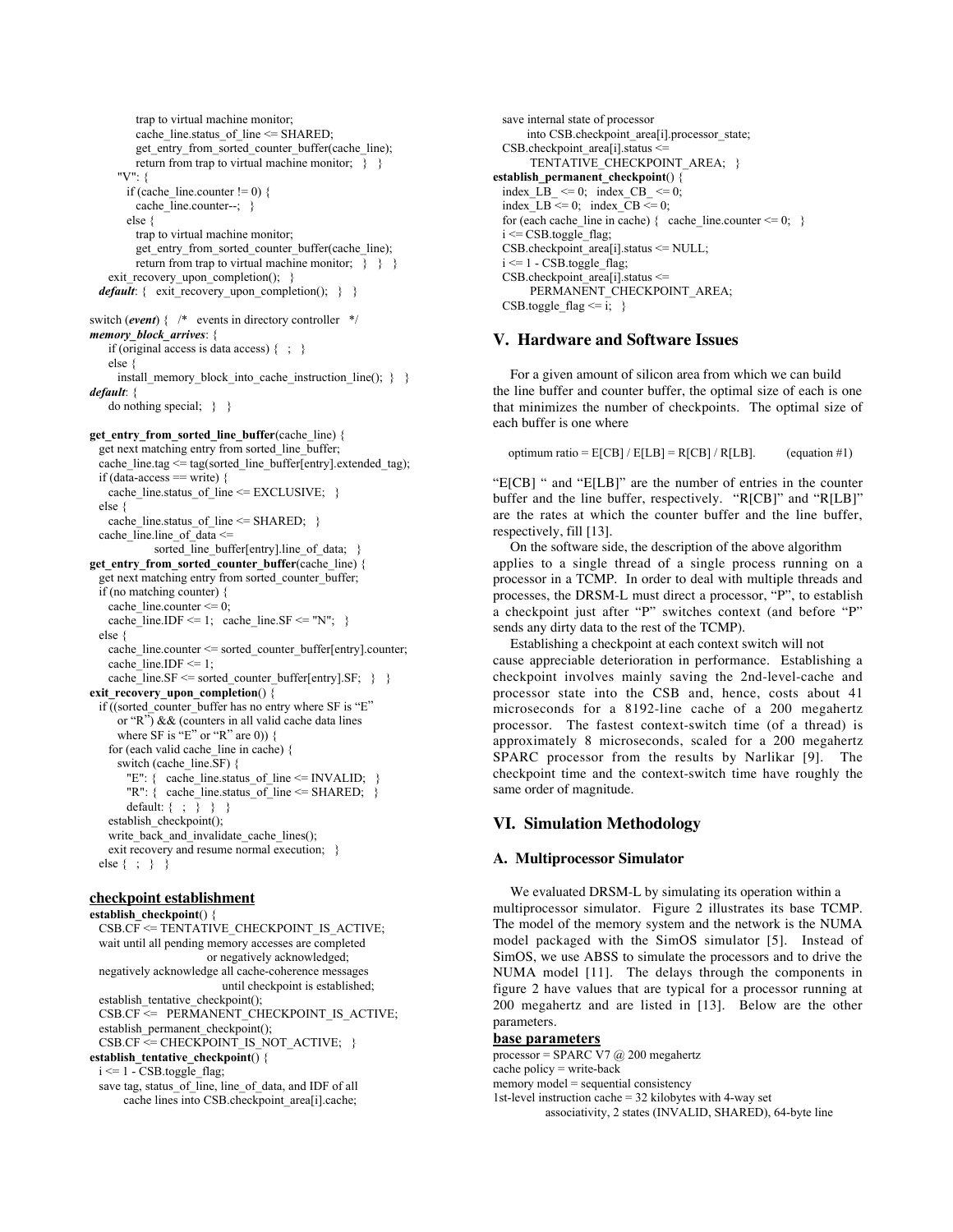1st-level data cache = 32 kilobytes with 4-way set associativity, 3 states (INVALID, SHARED, EXCLUSIVE), 64-byte line 2nd-level cache = 1 megabyte with 4-way set associativity, 3 states (INVALID, SHARED, EXCLUSIVE), 128-byte line

**DRSM-L parameters** width of counter = 32 bits line buffer = 8192 entries counter buffer = 8192 entries timer = expiration per 20 million cycles



## **B. Benchmarks**

We run 6 benchmarks -- Cholesky, FFT, LU, ocean, radix, and water -- from the SPLASH2 suite [15] . Cholesky factors a sparse matrix. FFT performs a fast Fourier transform. LU factors a dense matrix. Ocean simulates eddy and boundary currents in oceans. Radix performs a radix sort. Finally, water evaluates the forces and potentials as they change over time among water molecules.

 These benchmarks have 2 common characteristics. First, the working set of each benchmark fits within our large 2nd-level cache. Second, these benchmarks represent a scientific workload. They are useful in representing a wide variety of memory-access patterns but do virtually no communication with the environment outside of the TCMP. So, a checkpoint triggered by communication between a processor and the environment outside of the TCMP does not occur. We note that regardless of the event triggering a checkpoint, the procedure for establishing one remains the same, so we can still evaluate the performance of our algorithms even if checkpoints are triggered by a smaller set of events.

## **C. LSM-type Apparatus and Algorithm**

 In order to compare the performance of DRSM-L (as a USMtype algorithm) against a LSM-type algorithm, we introduce DRSM. It is a recently developed LSM-type algorithm and is an extension of recoverable shared memory (RSM) developed by Banatre[3]. Figure 3 illustrates only the key structures of DRSM for a 3-processor configuration.

 We very briefly describe how DRSM works. Bank #1 of memory holds the working data (and tentative checkpoint), and bank #2 holds the permanent checkpoint. The dependency matrix records checkpoint dependencies that can arise when 2 processors access the same memory block in the memory module. If a processor, "P", wishes to establish a checkpoint, the DRSM recursively queries all the dependency matrices and identifies all processors that are dependent on "P". Then, "P" and all its dependent processors establish a checkpoint. A processor establishes a checkpoint by saving the processor state into the local memory module and by writing all dirty 2nd-level-cache lines back into main memory (i. e. bank #1).



 The establishment of a checkpoint is triggered by only 2 events: (1) expiration of a timer and (2) communication between a processor and the environment outside of the TCMP.

 The DRSM described here differs from the DRSM in prior work [13] in regards to only 1 aspect. In the current DRSM, bank #2 always holds the permanent checkpoint, but in the prior DRSM, bank #2 alternates between holding permanentcheckpoint data and holding working data. The extra functionality in the prior DRSM proved unnecessary, so we removed the functionality and simplified the hardware.

## **VII. Results and Analysis**

## **A. Overall Performance of Benchmarks**

 Due to space limitations, we focus on 2 representative benchmarks: Cholesky and ocean. (The full set of results appears in [13].) Figure 5 shows their performance on the base TCMP, the TCMP with DRSM, and the TCMP with DRSM-L. We set the number of processors to 8, 16, and 32. We decompose the execution time into 5 categories: non-idle time of the processor, the instruction stall, the lock stall, the data stall, and the barrier stall. In general, the performance of DRSM-L exceeds the performance of DRSM.

 For ocean, the barrier stall and the lock stall increase substantially as the number of processors increases from 8 to 32 processors because ocean, unlike Cholesky, has (1) several locks within global barriers and (2) global locks. All processors compete for these locks, causing hot spots to arise.

## **B. Checkpoints and Checkpoint Data**

 Table 2 shows statistics about the rate at which DRSM-L establishes checkpoints. Each application has 4 rows of statistics. The 1st row indicates the total number of checkpoints established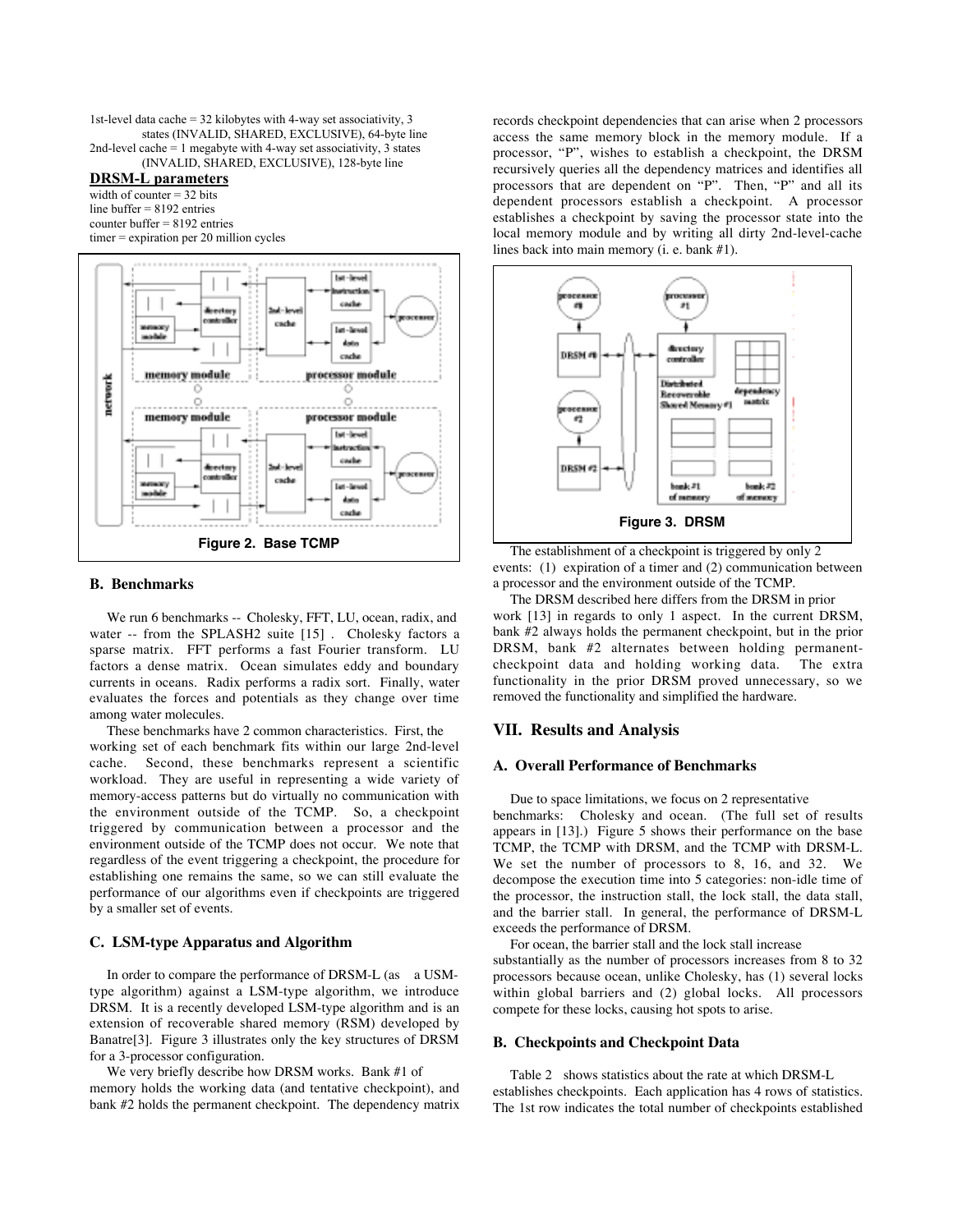per processor. Checkpoints in DRSM-L are triggered by effectively 3 events: (1) timer expiration, (2) line-buffer overflow, and (3) counter-buffer overflow. The checkpoints attributed to each trigger appear in the 2nd row of statistics. For example, the 2nd row for Cholesky running on an 8-processor TCMP has " $(9.62 + 0.12 + 0.62)$ ". The number of checkpoints due to timer expiration, line-buffer overflow, and counter-buffer overflow are 9.62, 0.12, and 0.62, respectively.

 The remaining 2 rows show the time consumed by checkpoint establishment. The 3rd row shows the number of cycles for which a processor is stalled in establishing the number of checkpoints in the 2nd row. Each number within parentheses in the 3rd row indicates a fraction of 10,000 cycles. The 4th row shows the percentage (of the total execution time of the benchmark) represented by the number of cycles in the 3rd row. For example, during the execution of the Cholesky benchmark by the 8-processor TCMP, a processor consumed 81,890 cycles in establishing 9.62 timer-triggered checkpoints. The 81,890 cycles is 0.03977 % of the total number of cycles needed to execute Cholesky.

 The data for DRSM-L indicates that the 8192-entry line buffer and the 8192-entry counter buffer are adequately large. They overflow infrequently and, hence, trigger the establishment of checkpoints only infrequently. Based on the number of bits of storage, the size of the combination of the line buffer and the counter buffer is close to the size of the 2nd-level cache.

 Table 3 shows statistics about the rate at which DRSM establishes checkpoints. The checkpoints in table 2 are triggered by the expiration of the timer.

 Table 4 shows statistics about the amount of data written into the line buffer and counter buffer. Each row has 3 consecutive numbers enclosed within parentheses. The 1st number is the number of entries written into the line buffer. The 2nd number is the number of entries written into the counter buffer. The 3rd number is the ratio of the 2nd number to the 1st number. This ratio is the optimum ratio, according to equation #1.

 For DRSM-L with 8, 16, and 32 processors, the ratios represented by the 3rd numbers are concentrated in the range of [0.62, 0.94], [0.69, 0.89], and [0.61, 0.89], respectively, excluding 3 atypical extrema (i.e. 0.42, 0.41, and 0.41). That the ratios are concentrated in a somewhat narrow band over several different applications is opportune. We can then select the average ratio (according to a geometric average) to determine the relative sizes of the line buffer and counter buffer, and this average ratio shall yield good system performance across all the benchmarks. The geometric averages of the ratios within the bands of [0.62, 0.94], [0.69, 0.89], and [0.61, 0.89] are 0.79, 0.80, and 0.79, respectively. Our selected ratio of 1.0 -- ratio of 8192 entries in the counter buffer to 8192 entries in the line buffer -- is slightly larger than these 3 geometric averages.

#### **C. Performance Impact of Checkpoints**

 When a processor establishes checkpoints, 2 types of interference can degrade its performance in both DRSM and DRSM-L. First, the processor wastes time in actually establishing a checkpoint. Second, establishing a checkpoint causes certain resources to be unavailable; a processor attempting to access them receives a negative acknowledgment. For example, when a processor, "P", establishes a checkpoint, "P" negatively acknowledges cache-coherence messages (like invalidations) indirectly sent from other processors.

 A processor in DRSM also suffers a 3rd type of interference. During the establishment of a checkpoint, "P" converts much dirty data (in state EXCLUSIVE) in the 2nd-level cache into clean data (in state SHARED) by writing it back into main memory. After "P" resumes execution after establishing the checkpoint, "P" wastes time in submitting many upgrade requests to memory in order to convert clean data (which was dirty prior to the checkpoint) back into dirty data so that "P" can resume writing into it.

Table 5 shows the negative acknowledgments ( NAKs) and upgrade misses generated by the base TCMP, the TCMP with DRSM, and the TCMP with DRSM-L. For each of the benchmarks, the 1st row shows the number of NAKs; the impact of the 2nd type of interference is the increase in NAKs over that of the base TCMP. The 2nd row shows the number of upgrade misses; the impact of the 3rd type of interference is the increase in upgrade misses over that of the base TCMP. (A processor in DRSM-L does not suffer the 3rd type of interference.) For DRSM, the large increase in the number of upgrade misses is a major reason that DRSM performs worse than DRSM-L.

## **D. DRSM Versus DRSM-L**



 DRSM-L has an inherent advantage over DRSM. DRSM-L enables a processor, "P", to establish a checkpoint without regard to any other processor. By contrast, in a system with DRSM, if "P" establishes a checkpoint, then all processors that are checkpoint dependent on "P" must also establish a checkpoint. Suppose that "P" tends to establish checkpoints at a much higher rate than the other processors. If the TCMP uses DRSM, then checkpoint dependencies between "P" and the other processors tend to cause the other processors to establish checkpoints at a high rate, degrading the performance of the TCMP. On the other hand, if the TCMP uses DRSM-L, the high rate of checkpoints by "P" does not cause the other processors to establish checkpoints at a high rate. Hence, DRSM-L has an inherent performance advantage over DRSM.

 To quantitatively demonstrate this performance advantage, we increase the rate at which processor #3 in our TCMP establishes checkpoints. We set the timer of processor #3 to expire after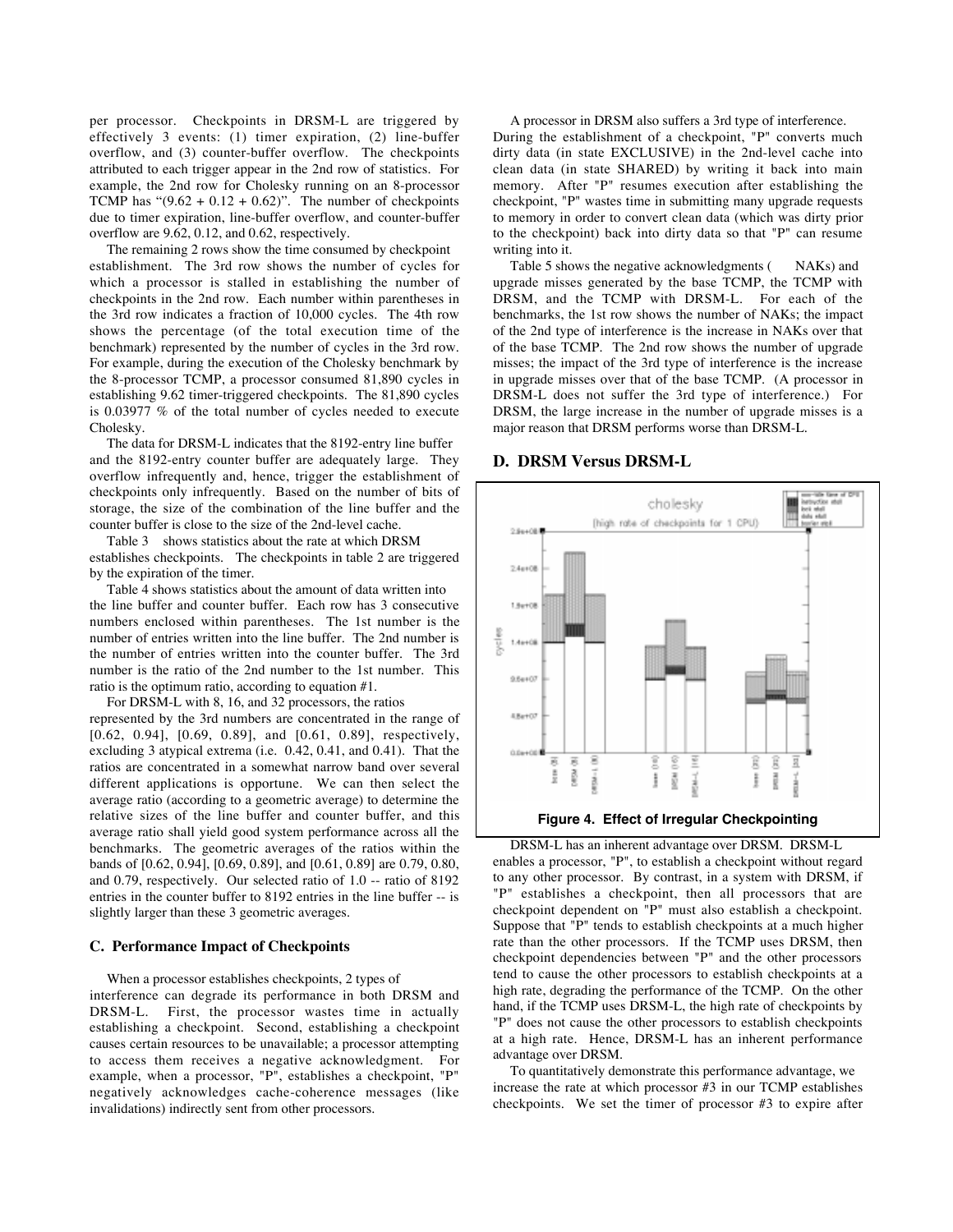each interval of 2 million cycles, but we keep the current timer interval of 20 million cycles for the other processors. In other words, we increase, by a factor of 10, the rate at which processor #3 tends to establish timer-triggered checkpoints.

|                                             |                    | DRSM       |            | DRSM-L    |                                                   |  |  |  |
|---------------------------------------------|--------------------|------------|------------|-----------|---------------------------------------------------|--|--|--|
|                                             | 8 CPUs (120; 92.9) |            | (103; 9.6) |           | checkpoints                                       |  |  |  |
| 16 CPUs                                     |                    | (80:68.8)  |            | (68; 6.9) | checkpoints                                       |  |  |  |
| 32 CPUs                                     |                    | (58: 50.4) |            | (51; 5.1) | checkpoints                                       |  |  |  |
|                                             |                    |            |            |           | Table 1. Timer-triggered Checkpoints: (number for |  |  |  |
| processor #3: average for other processors) |                    |            |            |           |                                                   |  |  |  |

We focus on Cholesky. Figure 4 shows the overall results. (For DRSM, expiration of a timer is effectively the only event that triggers establishing a checkpoint.) In figure 5, DRSM-L runs about 9.09%, 6.13%, or 4.77% faster than DRSM for a TCMP with 8, 16, or 32 processors, respectively. In figure 4, DRSM-L runs about 26.75%, 25.00%, or 19.28% faster than DRSM for a TCMP with 8, 16, or 32 processors, respectively. DRSM performs much worse then DRSM-L in figure 4. To obtain insight into the extent to which checkpoint dependencies cause a high rate of checkpointing by one processor to impact other processors, we introduce a lumped parameter that is the average number of timer-triggered checkpoints across all processors except processor #3. Table 1 shows the values for this new parameter. Each row has 2 sets of numbers. In each set, the 1st number is the number of timer-triggered checkpoints established by processor #3, and the 2nd number is the average number of timer-triggered checkpoints across all processors except processor #3. Clearly, due to the checkpoint dependencies that are in DRSM, the high rate of establishing checkpoints by processor #3 causes all the other processors to establish checkpoints at almost the same high rate. Hence, DRSM performs much worse than DRSM-L.

## **VIII. Related Work**

 Alewine proposes a read buffer that is similar to the line buffer. The read buffer saves the data read from a register file; after the processor encounters a fault, the register file restores its original state from the read buffer [1]. This technique provides fast roll-back but assumes that the read buffer is not affected by faults in another part of the processor.

 Also, Janssens analyzes the performance of TSM-type and LSM-type algorithms in an insightful study [8]. It focuses exclusively on bus-based systems. By contrast, we focus on TCMPs created from more general networks, using directories to maintain the coherence of the caches.

 The methods of establishing checkpoints in a TCMP are somewhat similar to methods in a loosely-coupled multiprocessor (LCMP) like a network of workstations, where software maintains the image of a single shared memory. An example of a TSM-type algorithm for a LCMP is another checkpointing scheme proposed by Wu[17]. An example of a LSM-type algorithm is the one proposed by Janakiraman[7]. The logging schemes proposed by Richard[10] and Suri[14] are examples of USM-type algorithms.

## **IX. Conclusion**

We conclude that DRSM-L is a good checkpointing apparatus and algorithm for a TCMP. DRSM-L is the first USM-type algorithm for a TCMP. Unlike current algorithms, DRSM-L allows independent establishment of a checkpoint and independent roll-back from a fault and, hence, is much more scalable than DRSM. DRSM-L performs much better than DRSM. Also, DRSM-L is substantially cheaper to implement than DRSM. For example, DRSM-L requires only a single bank of memory, but both DRSM and RSM [3] require 2 banks of memory.

## **X. References**

- 1. N. Alewine, S. Chen, et. al., "Compiler-Assisted Multiple Instruction Rollback Recovery Using a Read Buffer", "IEEE Transactions on Computers", vol. 44, no. 9, pp. 1096-1107, September 1995.
- 2. R. E. Ahmed, R. C. Frazier, et. al., "Cache-Aided Rollback Error Recovery (CARER) Algorithms for Shared-Memory Multiprocessor Systems", Proceedings of the 20th International Symposium on Fault-Tolerant Computing Systems, pp. 82-88, 1990.
- 3. M. Banatre, A. Gefflaut, et. al., "An Architecture for Tolerating Processor Failures in Shared-Memory Multiprocessors", "IEEE Transactions on Computers", vol. 45, no. 10, pp. 1101-1115, October 1996.
- 4. E. Bugnion, S. Devine, et. al., "Disco: running commodity operating systems on scalable multiprocessors", "ACM Transactions on Computer Systems", vol. 15, no. 4, pp. 412-447, November 1997.
- 5. S. Herrod, M. Rosenblum, et. al., "The SimOS Simulation Environment", Stanford University, pp. 1-31, February 1997.
- 6. D. B. Hunt and P. N. Marinos, "A General Purpose Cache-Aided Rollback Error Recovery (CARER) Technique", Proceedings of the 17th International Symposium on Fault-Tolerant Computing Systems, pp. 170-175, 1987.
- 7. G. Janakiraman and Y. Tamir, "Coordinated Checkpointing-Rollback Error Recovery for Distributed Shared Memory Multicomputers", In Proceedings of the 13th Symposium on Reliable Distributed Systems, pp. 42-51, October 1994.
- 8. B. Janssens and W. K. Fuchs, "The Performance of Cache-Based Error Recovery in Multiprocessors", "IEEE Transactions on Parallel and Distributed Systems", vol. 5, no. 10, pp. 1033-1043, October 1994.
- 9. G. J. Narlikar and G. E. Blelloch, "Pthreads for Dynamic and Irregular Parallelism", Proceedings of Supercomputing 98: High Performance Networking and Computing, November 1998.
- 10. G. Richard III and M. Singhal, "Using Logging and Asynchronous Checkpointing to Implement Recoverable Distributed Shared Memory", Proceedings of the 12th Symposium on Reliable Distributed Systems, pp. 58-67, October 1993.
- 11. D. Sunada, D. Glasco, M. Flynn, "ABSS v2.0: a SPARC Simulator", Proceedings of the Eighth Workshop on Synthesis and System Integration of Mixed Technologies , pp. 143 - 149, October 1998.
- 12. D. Sunada, D. Glasco, M. Flynn, "Hardware-assisted Algorithms for Checkpoints", technical report: csl-tr-98-756, Stanford University, pp. 1-38, July 1998.
- 13. D. Sunada, D. Glasco, M. Flynn, "Novel Checkpointing Algorithm for Fault Tolerance on a Tightly-Coupled Multiprocessor", technical report: csl-tr-99-776, Stanford University, pp. 1-50, January 1999.
- 14. G. Suri, B. Janssens, et. al., "Reduced Overhead Logging for Rollback Recovery in Distributed Shared Memory", Proceedings of the 25th International Symposium on Fault-Tolerant Computing Systems, pp. 279-288, 1995.
- 15. S. C. Woo, M. Ohara, E. Torrie, J. Singh, A. Gupta, "The SPLASH-2 Programs: Characterization and Methodological Considerations", Proceedings of the 22nd Annual International Symposium on Computer Architecture, pp. 24 - 36, June 1995.
- 16. K. Wu, W. Fuchs, et. al., "Error Recovery in Shared Memory Multiprocessors Using Private Caches", "IEEE Transactions on Parallel and Distributed Systems", vol. 1, no. 2, pp. 231-240, April 1990.
- 17. K. Wu and W. Fuchs, "Recoverable Distributed Shared Virtual Memory", "IEEE Transactions on Computers", vol. 39, no. 4, pp. 460- 469, April 1990.